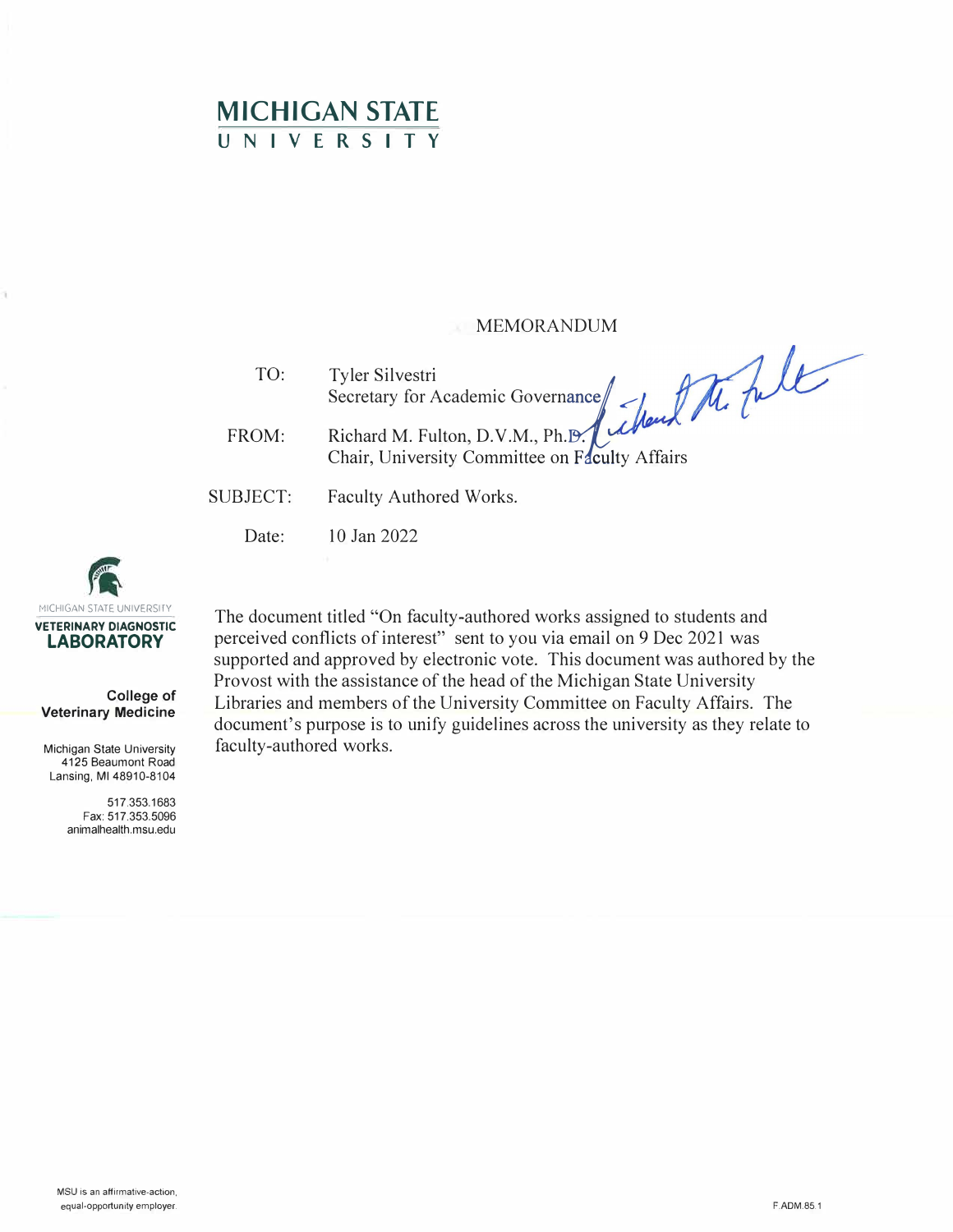## **On faculty-authored works assigned to students and perceived conflicts of interest**

Faculty and academic staff members at Michigan State University are experts in their fields and encouraged to publish their knowledge and research. Faculty acting in their role as instructors may assign their published work for reading to students in their classes. In 2004, the American Association of University Professors published a statement that professors have the right under principles of academic freedom to select their own instructional materials.<sup>1</sup> Nevertheless, the statement acknowledged that there can be a real or perceived conflict of interest if instructors gain monetarily through assigning their own publications to a "captive audience" of students. To guard against even the appearance of impropriety, Michigan State University joins many other universities in stating that instructors should avoid personally profiting from the assignment of their own texts to their own students.

1. Authored works for which instructors do not receive publisher royalties

For many types of publications, authors do not profit financially. These include journal articles and chapters published in edited books. Any profits made on these types of publications solely go to the publisher or to both the editor(s) of the book and the publisher. In many such cases, authors have signed over copyright to the publisher and no longer own copyright in their own work.

Per copyright law, these articles or chapters, if included in a coursepack, for instance, are subject to payment of royalty fees which are paid directly to the publisher. The authors do not profit, so assigning these texts does not pose ethical concerns, even if students must pay royalties through the costs of the course pack. Instructors are encouraged to educate their students on this point. Student awareness that faculty do not typically profit from coursepacks could help alleviate concerns.

Instructors are encouraged to pursue avenues to lower costs of materials for students. For example, publishing contracts may allow faculty to post their own articles and book chapters to an institutional repository from which students can access these materials for free. In other cases, posting of a chapter from a book or an article in the course management system may be allowed by copyright agreements or under fair use. Consultation with the Office of Copyright in the MSU Libraries is recommended to see if either of these options is possible.

In no case should instructors at Michigan State University charge fees to students for access to their own informally published materials, such as self-published materials, notes, laboratory manuals, or the like.

2. Authored works for which instructors receive publisher royalties

<https://www.aaup.org/report/professors-assigning-their-own-texts-students>

<sup>&</sup>lt;sup>1</sup> American Association of University Professors, 2004. On professors assigning their own texts to students. Available at: